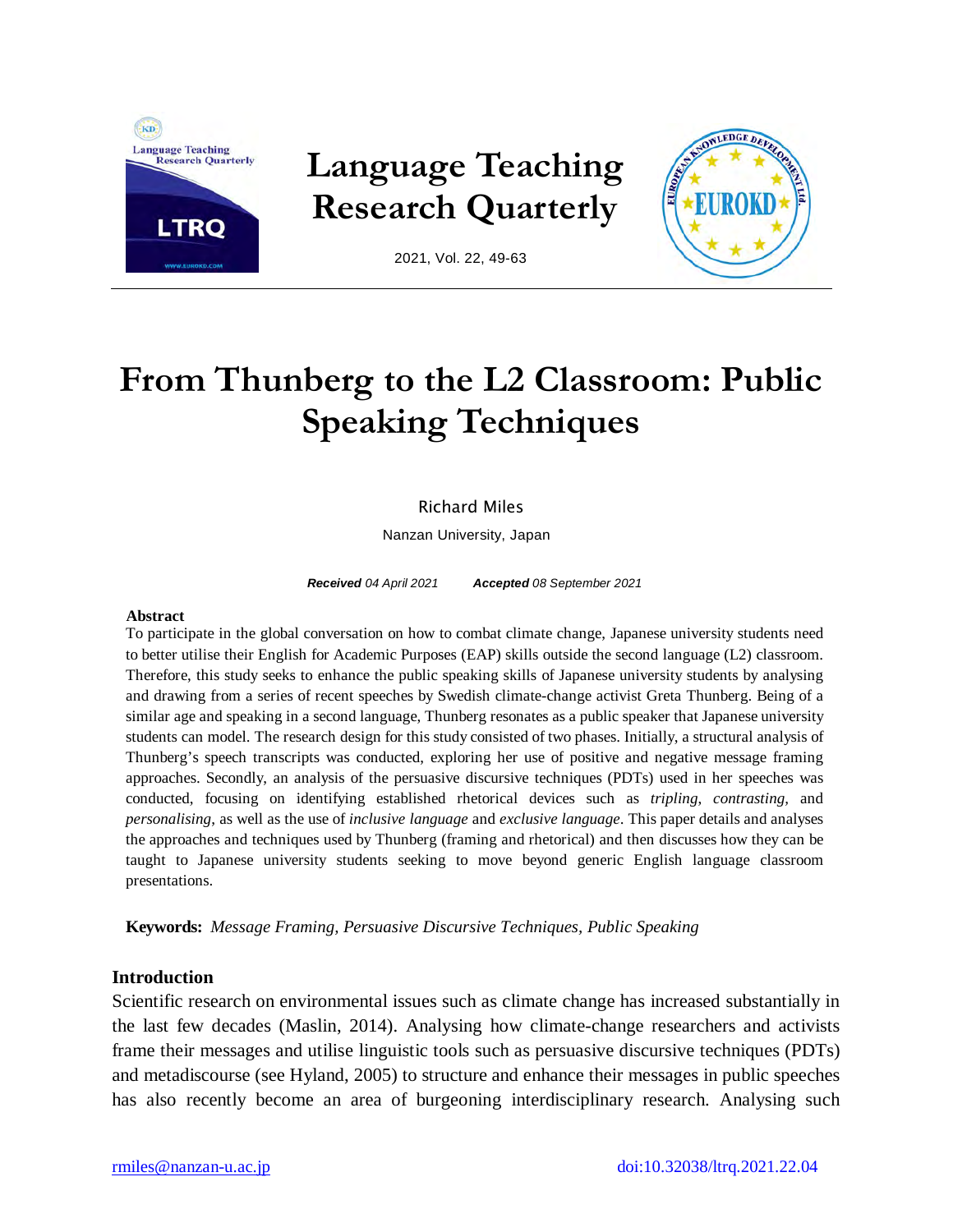speeches is important, as delivering an effective speech is considered the first step towards motivating a change in public behaviour (Pelletier & Sharp, 2008), usually one of the key goals of climate-change speakers.

This study focuses exclusively on Swedish climate change activist Greta Thunberg and analyses six of her speeches to better understand her message framing techniques and her use of persuasive discursive techniques. The rationale for initially focusing on Thunberg is that her age and the fact that she is delivering speeches in her second language (English) mirrors the Japanese university students in the author's context. How these Japanese university students integrate the message framing approaches and persuasive discursive techniques used by Thunberg will be the focus of a follow-up study. To date, there are no known comparable studies in Japan or in the public speaking research field worldwide, making this initial study (and the follow-up study) original and potentially significant.

This study analyses six speeches delivered by Thunberg and was conducted in two phases. First, the speech transcripts were analysed to determine the overall message framing approach employed by Thunberg. In the second phase, an analysis of the persuasive discursive techniques she used was conducted. Several existing different linguistic instruments were utilised to identify and analyse the framing approach and persuasive discursive techniques employed by Thunberg. The overarching purpose of the study (and its follow-up) is two-fold: to further a better empirical understanding of how influential speakers (such as Thunberg) craft their speeches; and to then draw upon these findings so that a group of Japanese university students can model the techniques and approaches used by Thunberg, to better enhance their public speaking skills before embarking on a series of climate-change themed presentation contests.

## **Literature Review**

Research and theorisation on the factors that determine successful public speakers dates back thousands of years to the ancient Greeks. Aristotle postulated that persuasive public speakers ideally possessed logos (logic), pathos (emotion) and ethos (ethics, morals, or character) or at least partial combinations of these modes (Stott et al., 2001). Since then, numerous models and theories have been proposed attempting to identify the key aspects of a good public speaker or a good presentation/speech. Such models include the author's own original model: The Oral Presentation Efficacy Model (see Miles, 2018). This multi-faceted but simple model breaks down an effective presentation or speech into three key components: *content*; *delivery*; and *language*. Figure 1 helps illustrate this model.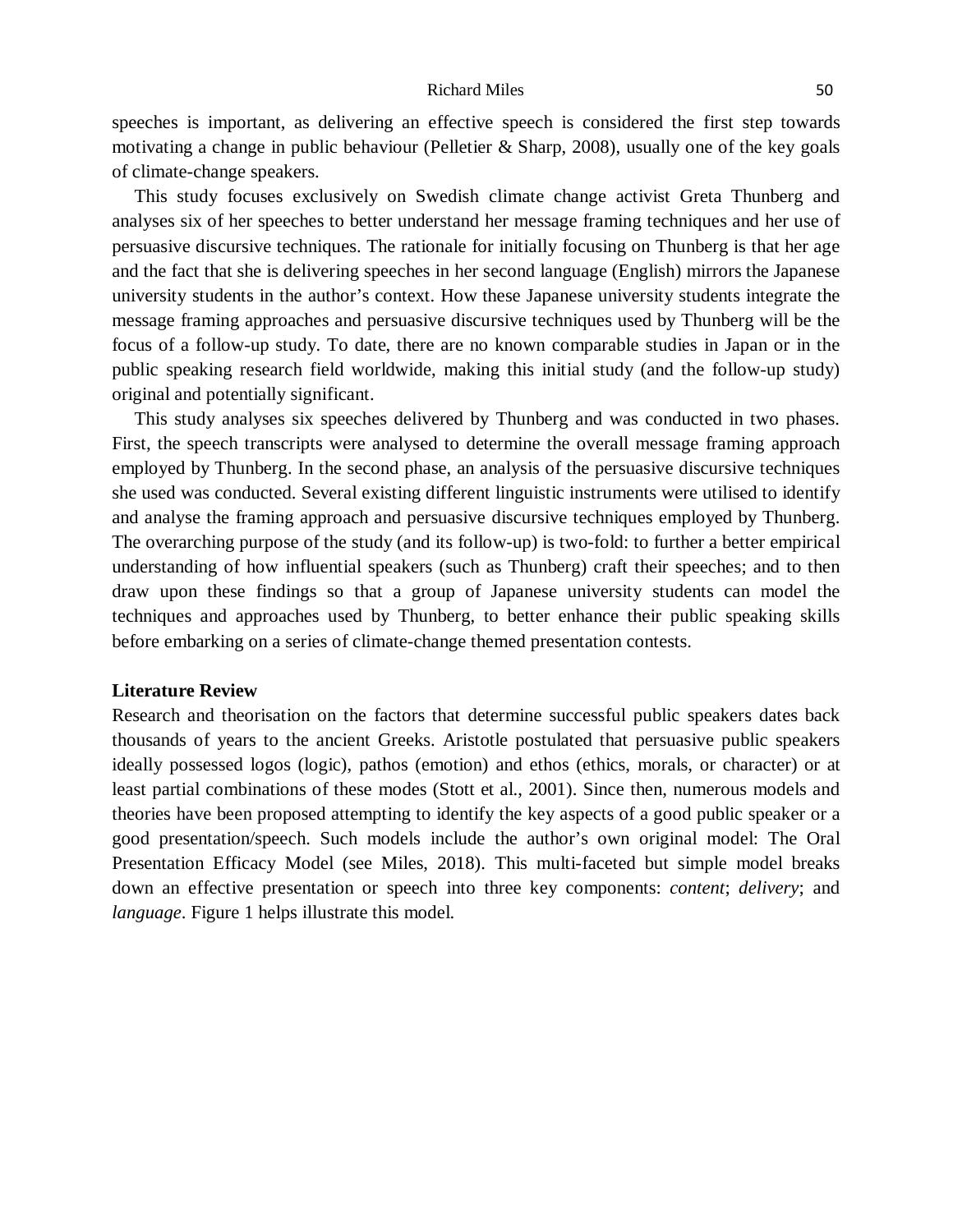

Oral presentation efficacy

Within each of these three key components, there is a range of specific elements and techniques. Table 1 provides a selection of examples for the elements and techniques from each component.

Table 1 *Oral Presentation Efficacy Model Components and Examples*

| Component | Examples                                                                                  |
|-----------|-------------------------------------------------------------------------------------------|
| Delivery  | eye contact, gestures, positioning on the stage, voice projection                         |
| Language  | (persuasive discursive techniques) bookending, contrasting, doubling, inclusive language, |
|           | machine-gunning, tripling                                                                 |
| Content   | back-loading, front-loading, message framing, structure, subject matter of presentation   |

For the purpose of simplifying the research scope, this study adopts a limited focus, which solely examines a selection of language and content related techniques. Within the language component, the focus of this study is singularly placed on persuasive discursive techniques (for a full list, see the methodology section). Within the content component, the focus of this study is limited to message framing. Persuasive discursive techniques and message framing are not strictly dependent on the content of the speech or presentation being made and can be found across a range of public speaking contexts. Therefore, potential findings drawn from an analysis of Greta Thunberg's speeches and her use of these techniques are more easily transferable to the Japanese university context, which will form the basis of a subsequent study.

Adopting the appropriate message framing approach has significant implications for any speaker hoping to make an impact on their audience. As a result, message framing has long been the focus of interdisciplinary research (e.g., psychology, advertising, and communication), although clear and conclusive answers typically remain elusive (Cesario et al., 2013). Recently, a plethora of studies has focused on how message framing can be used to enhance urgently needed sustainability and climate-change messages, with a complex set of findings being unearthed (see Bertolotti & Catellani, 2014). For this study, a 'frame' is defined as words, phrases, and images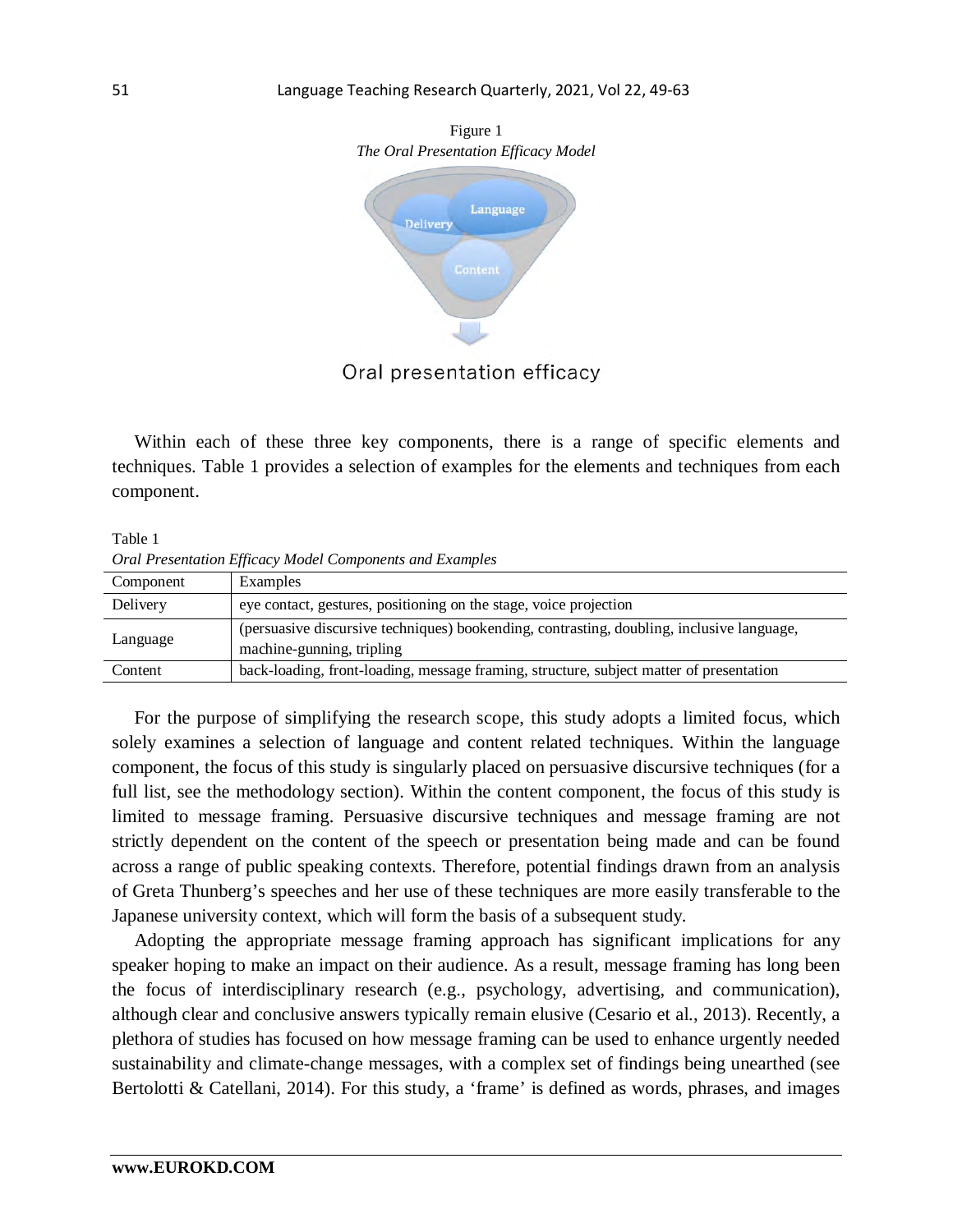that help shape an attitude towards an object, person, or idea (Druckman, 2001). The active process of utilising such words, phrases and images is known as 'message framing', which "involves making certain considerations salient as a way to simplify or shape the way in which an audience understands a particular problem and its potential solutions" (Bolsen & Shapiro, 2017, P. 1).

Existing theories in the literature proposed to explain the process of message framing and the effect it has on audiences typically feature two contrasting positions. Examples include *attribute framing* (positive vs negative), *goal framing* (consequences of acting or not acting) (see Akl et al., 2011), and *loss framing* and *gain framing* (see O'Keefe & Jensen, 2008) with a frequent overlap in the definition of the terms. A myriad of findings from studies across the humanities spectrum generally suggests that *positive attribute framing*, *gain framing,* and *goal framing* (focusing on the positive consequences of acting) are more effective (Davis, 1995), but that this can vary greatly, depending on the level of engagement and how closely the message resonates with the recipient. More recent findings have revealed *benefit framing* (similar to *gain framing*) can induce greater engagement from participants when the focus is on climate change-related issues (Gifford & Comeau, 2011) and that individual regulator focus can moderate the effect of message framing (Bertolottti & Catellani, 2014). Message framing can also be influenced by cultural factors (Miles, 2020b), with Western cultures typically preferring front-loaded messages (the main point stated early and then supported), with Confucian-based cultures tending to favour back-loaded messages (the main point stated at the end after supporting information has been presented). To date, though, most message-framing studies have typically focused on the message recipient and have not analysed the speaker's approach to dispensing a message.

Aside from message framing, scholars have also often examined the rhetorical or persuasive discursive techniques (PDTs) speakers employ in their messages. Studies on rhetoric date from the ancient Greeks to more current studies (see Atkinson, 2004; Lucas, 2015). Recent attention has been focused on how speakers in TED Talks (Technology, Entertainment, Design) employ PDTs (see Anderson, 2017; Donovan, 2014) or on how politicians use PDTs to better deliver persuasive campaign speeches (see Collins, 2012; Jamieson, 1996). Scholars have identified many of the PDTs used by effective speakers (see Miles, 2020a for a comprehensive list). The ten techniques that are analysed and discussed in this study are outlined in Table 2, with a definition and example(s). These were the most prominent techniques employed by Thunberg.

| T Crowworre Diocinorie Techniques (TDTS)                                                  |  |  |
|-------------------------------------------------------------------------------------------|--|--|
| Definition and example                                                                    |  |  |
| Repeating the same word(s) at the beginning and end of a phrase. E.g., "Nobody does it    |  |  |
| better than us, nobody."                                                                  |  |  |
| Using simple opposites to generate attention. E.g., "Ask not what your country can do for |  |  |
| you. Ask what you can do for your country." - John F. Kennedy.                            |  |  |
| Repeating a word for extra emphasis. E.g., "This is a really, really good deal."          |  |  |
| Pronouns differentiating the speaker from other people. E.g., 'you', 'their' and they'.   |  |  |
| Pronouns that include the audience with the speaker. E.g., 'we', 'us', and 'our'.         |  |  |
|                                                                                           |  |  |

Table 2 *Persuasive Discursive Techniques (PDTs)*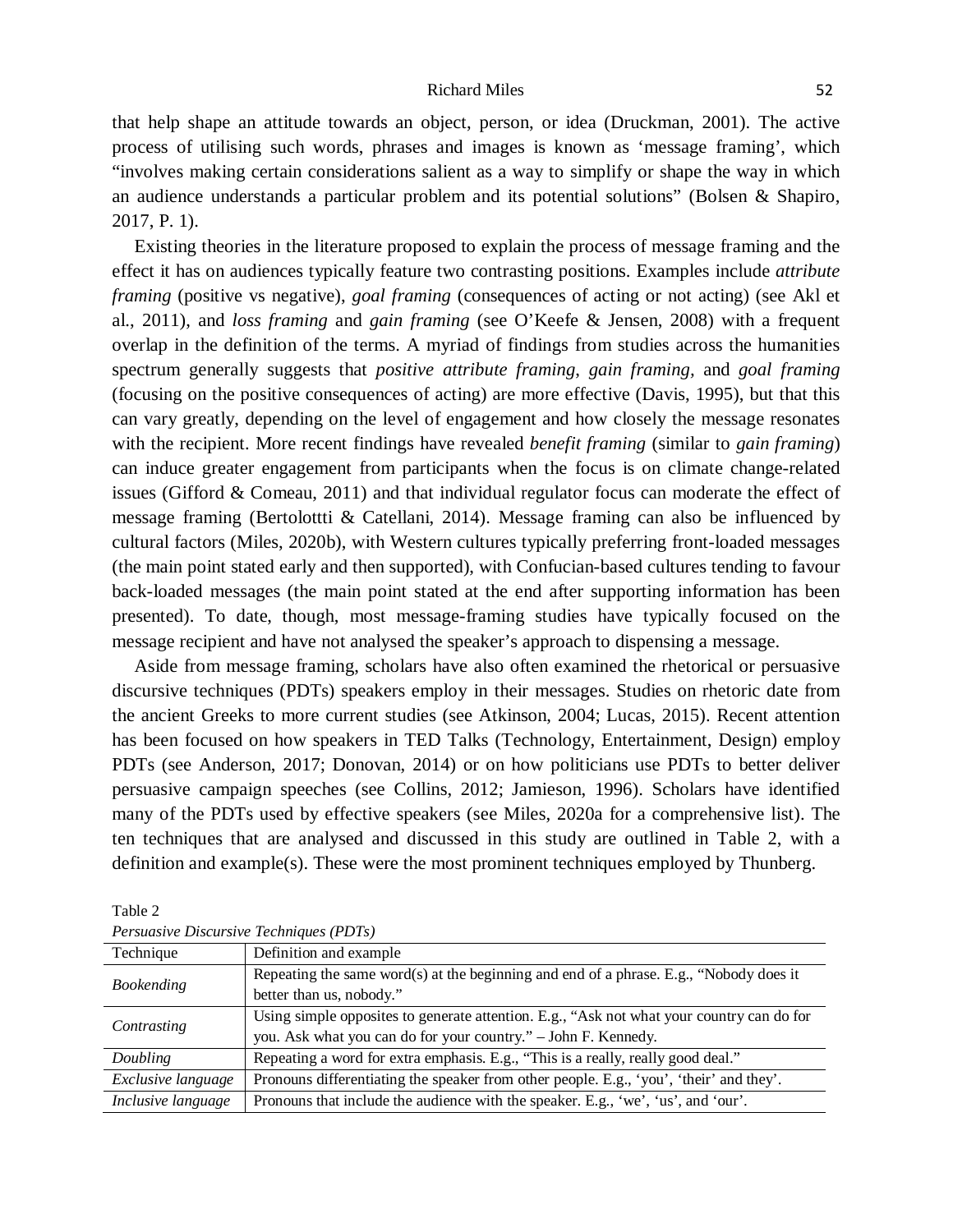|                     | The use of a counter point initially, followed by a refutation. E.g., "Some people might      |
|---------------------|-----------------------------------------------------------------------------------------------|
| Knock-down          | say that this product is a little expensive, or a little large to store. However, let me show |
|                     | you why you need to buy it. It's".                                                            |
|                     | A string of words (usually adjectives) that are combined to maximise the impact of the        |
| Machine-gunning     | speaker's message. E.g., "This was by far, the best, most exciting, most inspiring, most      |
|                     | amazing, and greatest day of my life."                                                        |
| Personalising       | Pronouns used to reflect the speaker's connection to a point or anecdote. E.g., 'I', 'me',    |
|                     | and 'my'.                                                                                     |
|                     | A question posed not to solicit an answer, but to make the audience ponder something, or      |
| Rhetorical question | to lead the audience in a certain direction. E.g., "Wouldn't you like to know how to save     |
|                     | money and enjoy your life more?"                                                              |
| Tripling            | The use of three similar words together, three words in a phrase, or a phrase three times –   |
|                     | also known as 'the rule of three'. E.g., "I came, I saw, I conquered." - Julius Caesar.       |

The definitions are an amalgamation of accepted definitions in the literature and dictionaries and have been modified through the author's own personal research history. The above definitions were adopted as a guideline when coding the transcripts of Thunberg's speeches.

Finally, the array of persuasive discursive techniques above can be further categorised for analysis according to different existing frameworks. Two distinct frameworks for analysis will be referenced later to help illustrate how this current study can be situated within the larger field of linguistics and speech research. Firstly, research (Miles, 2020a) has demonstrated how Hyland's *Model of Interpersonal Metadiscourse* (2005) – which was intended for research on written texts – can be utilised to categorise PDTs in speech texts as either *interactional* techniques (attempts to persuade the audience) or *interactive* techniques (structural and organisational). All the techniques outlined in Table 2 can be categorised as *interactional* as their primary purpose is to persuade the audience. Examples of *interactive* techniques involve the use of signposting (e.g., "Now, to move on to my second point").

One further framework that can be used to categorise PDTs was used by Li, Ren, and Zhang (2016) and is based on work by Dechun and Chen (2001). Their study analysed a series of speeches by former US President Barrack Obama. This framework features four aspects prevalent in the field of rhetoric study: phonology, lexicology, syntax, and text. Categorisation of the PDTs into these four aspects is more ambiguous with frequent overlap between the aspects, but all the PDTs listed above in Table 2 belong to at least one of these categories, serving to enhance the impact of the speaker's message.

## **Methodology**

The key research question framing this study is: What are the messaging framing approaches and persuasive discursive techniques utilised by Greta Thunberg to enhance her climate-change speeches? The long-term research objective of the study is: Can these techniques be taught to and then utilised by Japanese university students in national speech contests?

This study employed a qualitative approach in the research design. Transcripts of Greta Thunberg's speeches were processed and coded manually by the researcher through the use of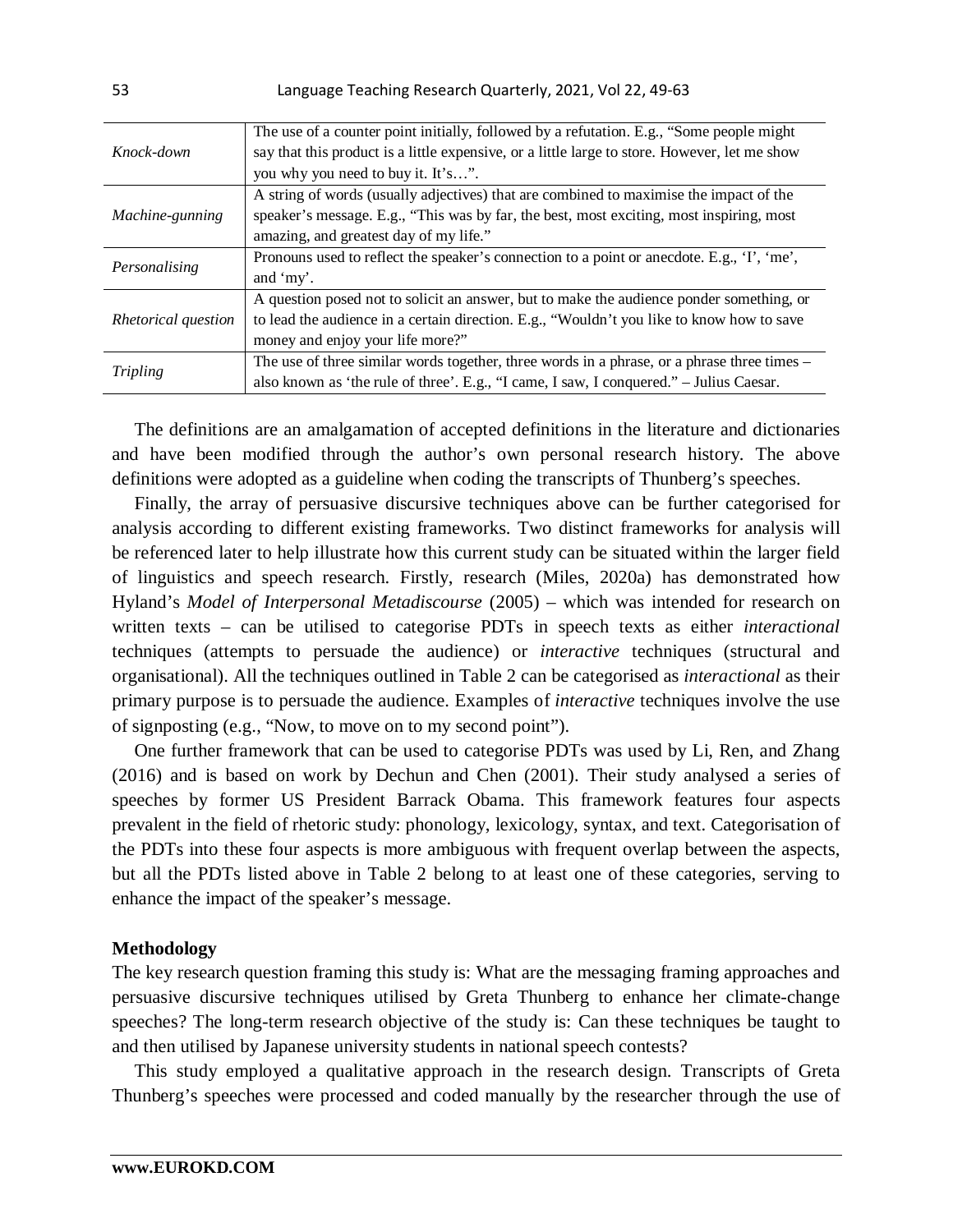MAXQDA 2020 software. The six speeches were selected randomly from a total of fourteen speeches in Thunberg's book, "No one is too small to make a difference" (2019). The transcripts were imported into a MAXQDA 2020 database and then coded twice by the researcher to ensure stronger intra-rater reliability. A random sample check on a segment of the transcripts revealed 98% intra-rater reliability. Table 3 provides details of the six speeches examined in this study.

| Location – date of speech | Title of speech (word count & length of speech)                                                                                                                                                                                   |
|---------------------------|-----------------------------------------------------------------------------------------------------------------------------------------------------------------------------------------------------------------------------------|
| Stockholm $-2018-9-8$     | Our lives are in your hands $(568 \text{ words } -4.04)$                                                                                                                                                                          |
| London $-2018-10-31$      | Almost everything is black and white $(999 \text{ words } -11:57^*)$                                                                                                                                                              |
| Katowice $-2018-12-12$    | Unpopular $(428 \text{ words } -3:29)$                                                                                                                                                                                            |
| Berlin $-2019-3-30$       | A strange world $(449 \text{ words } -5:15)$                                                                                                                                                                                      |
| Washington $-2019-9-18$   | Wherever I go I seem to be surrounded by fairy tales $(1483 \text{ words} - 9:20)$                                                                                                                                                |
| New York $-2019-9-23$     | The world is waking up $(495 \text{ words} - 4:32)$                                                                                                                                                                               |
|                           | $\mathbf{A}$ , and the state of the state of the state of the state of the state of the state of the state of the state of the state of the state of the state of the state of the state of the state of the state of the state o |

# *Six Speeches by Greta Thunberg*

Table 3

\*The audience repeated her utterances, thereby extending the duration of the speech

The framework for analysis followed two phases—the first phase entailed documenting the message framing approach used by Thunberg in her six speeches. In the second phase, the analysis entailed documenting the persuasive discursive techniques used by Thunberg. Coding strategies employed adhered to the principles of pattern coding and structural coding (see Saldaña, 2013).

For the message framing phase of the analysis, an amalgamation of established frames was used to code segments of the speeches as either *positive framing* or *negative messaging*. These two coding tags are drawn from a study carried out by Akl et al. (2011, p. 1) regarding framing in health messages. According to their definition, "attribute framing is positive versus negative description of a specific attribute of a single item or state". They provide an example in which the patient's survival from cancer after a certain form of treatment being administered is estimated at 2/3 (positive framing) versus the chance of mortality without treatment being estimated at 1/3 (negative framing). While their research is based on health issues, there is a parallel with climate change speeches, especially in such frames as *benefit framing* (see Gifford & Comeau, 2011), in which motivational frames that stress the benefits of taking action on climate change were found to be more persuasive than *sacrifice framing* which emphasised the calamities that would ensue if no action was taken. Definitions used to code segments of Thunberg's speeches in this study were inspired by the above research and are as follows:

*Positive framing*: emphasising potential future gains and benefits to be had by combating climate change and taking action.

*Negative framing*: emphasising the disastrous future consequences and impending problematic issues that will arise from not combatting climate change and taking no action.

Segments of the speech transcripts that dealt with future scenarios and consequences resulting from human action or inaction, as depicted by Thunberg in her speeches, were tagged as either positive framing or negative framing.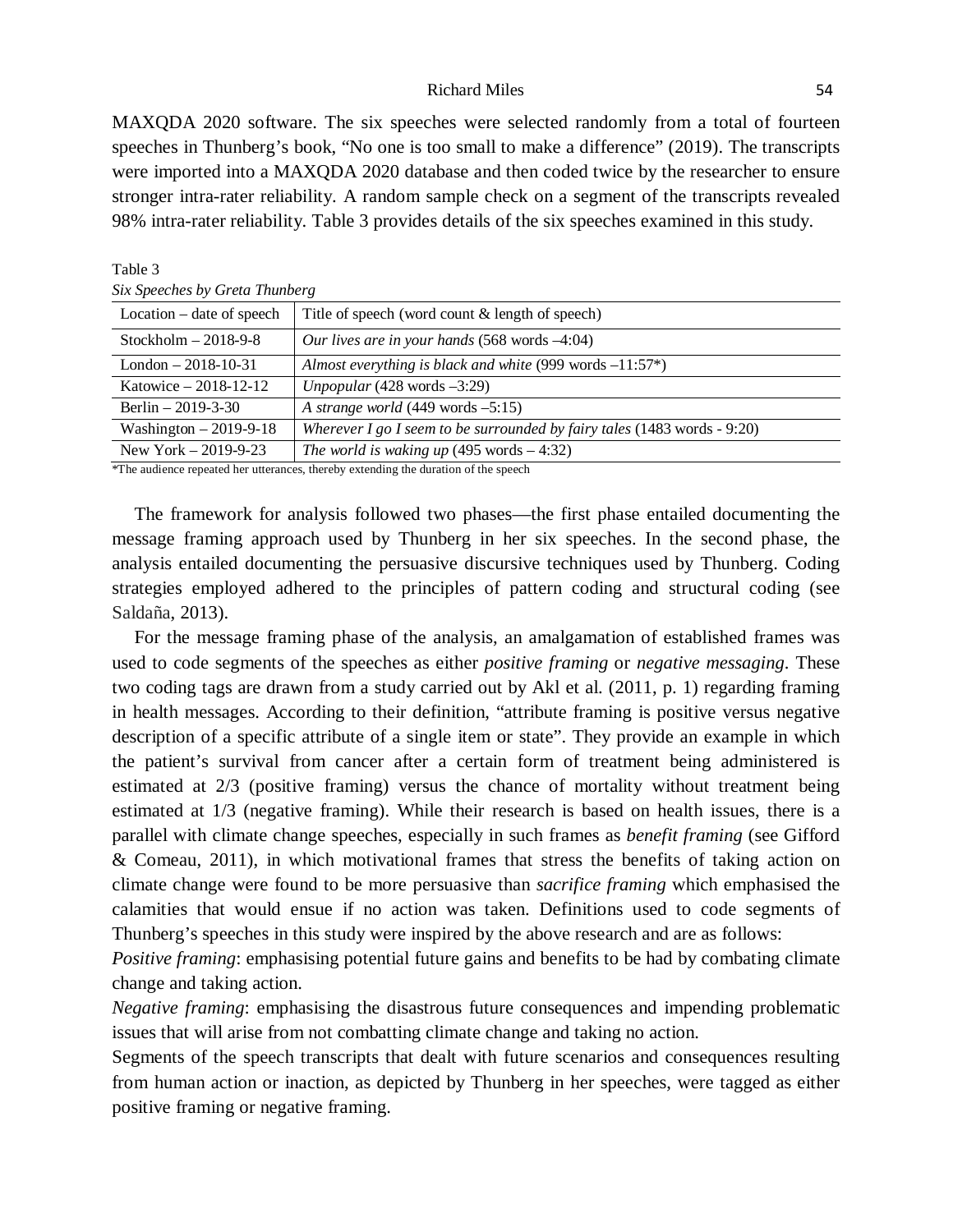In the second phase of analysis, the PDTs (see Table 2) detailed earlier in this paper were identified by coding procedures conducted on the raw transcripts of Thunberg's speeches. This entailed coding segments of the transcripts as representing a particular technique. In some cases, there was overlap, as utterances featured a combination of techniques used. When this ensued, the segment of the transcript was coded multiple times and coded for each of the techniques prevalent. The ten most frequently used techniques were chosen for inclusion in this study. Once the PDTs had been identified and coded, they were then further sub-coded to align with Hyland's (2005) *Model of Interpersonal Metadiscourse*.

# **Results**

Upon completion of the coding procedures, the data were processed and analysed. The findings are presented here in two sub-sections: findings related to message framing; and findings related to persuasive discursive techniques. Within each of these sub-sections, related findings are detailed and explored.

# *Findings related to message framing*

The first finding relates to the frequency with which Thunberg utilised both *positive framing* and *negative framing* and in which speeches these approaches were exhibited. Table 5 provides a simple statistical overview of the findings.

Speech **Positive framing** Negative framing Negative framing 1. *Our lives are in your hands* 1 3 2. *Almost everything is black and white* 0 8 *3. Unpopular* 1 4 4. *A strange world* 1 1 5. *Wherever I go I seem to be surrounded by fairy tales* 3 15 6. *The world is waking up* 0 12

Table 5

| Speech                                                  | Positive framing | Negative framing |
|---------------------------------------------------------|------------------|------------------|
| 1. Our lives are in your hands                          |                  |                  |
| 2. Almost everything is black and white                 |                  |                  |
| 3. Unpopular                                            |                  |                  |
| 4. A strange world                                      |                  |                  |
| 5. Wherever I go I seem to be surrounded by fairy tales |                  |                  |
| 6. The world is waking up                               |                  |                  |

*Positive and Negative Message Framing* 

The salient finding from this set of data is that Thunberg relied more predominantly on *negative framing* in her speeches than on *positive framing*. Also of note is that her three more recent speeches (Speeches 4-6) included substantially more instances of *negative framing* than the three earlier speeches (Speeches 1-3). In fact, in her sixth speech, the entire script was coded into twelve instances of *negative framing*. One possible explanation for the greater reliance on *negative framing* is the increasing frustration Thunberg exhibited in her more recent speeches with the political leaders of the world and their perceived inability to enact climate change combatting measures. This is perhaps best exemplified in her aggressive use of the phrase, "How dare you!" (in "The world is waking up") when she literally shouts at and accuses world leaders at the UN of hypocrisy and negligence.

Further examples of *negative framing* that help to illustrate Thunberg's approach include: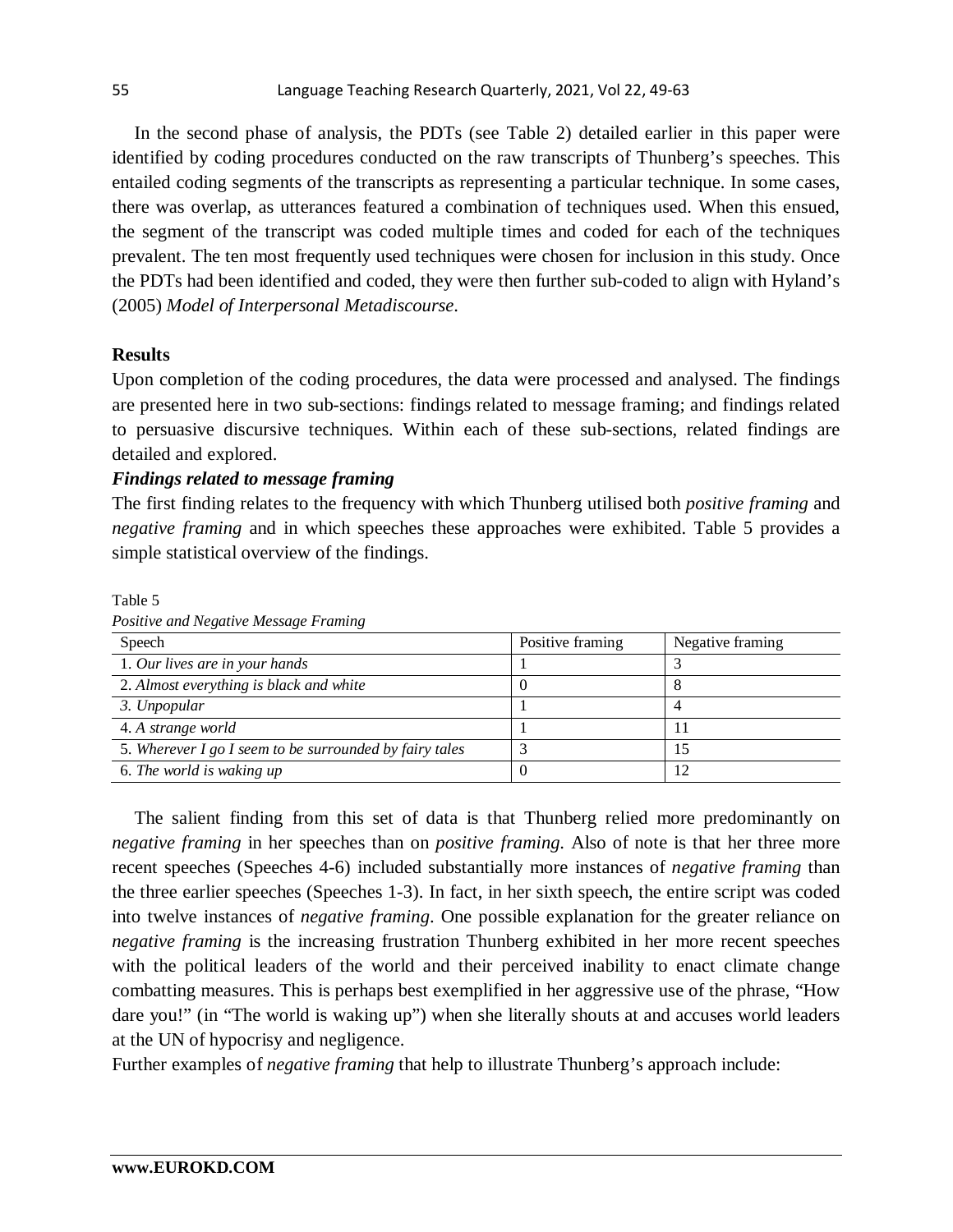*Nor does hardly anyone ever mention that we are in the midst of the sixth extinction, with about 200 species going extinct every day.* 

(Speech 2)

*If I have children, maybe they will spend that day with me. Maybe they will ask me about you. Maybe they will ask why you didn't do anything while there was still time to act. You say you love your children above all else, and yet you are stealing their future in front of their very eyes.*  (Speech 3)

In both examples, a negative perception of the future is clearly portrayed by Thunberg. The first example illustrates a world where 200 different species are going extinct, on a daily basis, while the second example of *negative framing* portrays an apocalyptical view of the future when Thunberg's own children ask her why nothing was previously done to combat climate change (and to prevent the ensuing disaster).

Although there was a dearth of *positive framing* instances uncovered in this study, the following two examples help to illustrate that Thunberg did occasionally utilise this approach:

*…if a few children can get headlines all over the world just by not going to school, then imagine what we could all do together if we really wanted to.*

(Speech 3)

*…but we have not yet failed. We can still fix this. It's up to us.* (Speech 4)

As can be seen in the above examples, Thunberg occasionally adopted a more positive outlook towards the future in her speeches. In both examples, she stressed that by working together, a better future is possible for everyone. However, in both examples, she hedges her position by stating, "if we wanted to" and "we have not failed yet", which belie her ultimately sceptical view of how world leaders will address climate change.

*Findings related to persuasive discursive techniques*

The second set of findings in this study deals with the persuasive discursive techniques (PDTs) employed by Thunberg in her speeches. Table 6 provides a brief overview of the total number of PDTs used in each speech and reveals that she utilised a significant number of PDTs throughout the six speeches analysed in this study.

| Overall Total Usage of PDTs in Speeches                                     |                 |
|-----------------------------------------------------------------------------|-----------------|
| Speech                                                                      | Total PDTs used |
| 1. Our lives are in your hands $(568 \text{ words} - 4.04)$                 | 58              |
| 2. Almost everything is black and white $(999 \text{ words} - 11:57)$       | 103             |
| 3. Unpopular $(428 \text{ words} - 3:29)$                                   | 65              |
| 4. A strange world $(449 \text{ words } -5:15)$                             | 49              |
| 5. Wherever I go I seem to be surrounded by fairy tales (1483 words - 9:20) | 122             |
| 6. The world is waking up $(495 \text{ words} - 4:32)$                      | 59              |

Table 6

From this data, we can see that even in her shortest speech (Speech 3), Thunberg still used 65 techniques in a time frame of 3:29. Her fourth speech yielded the fewest techniques (49), which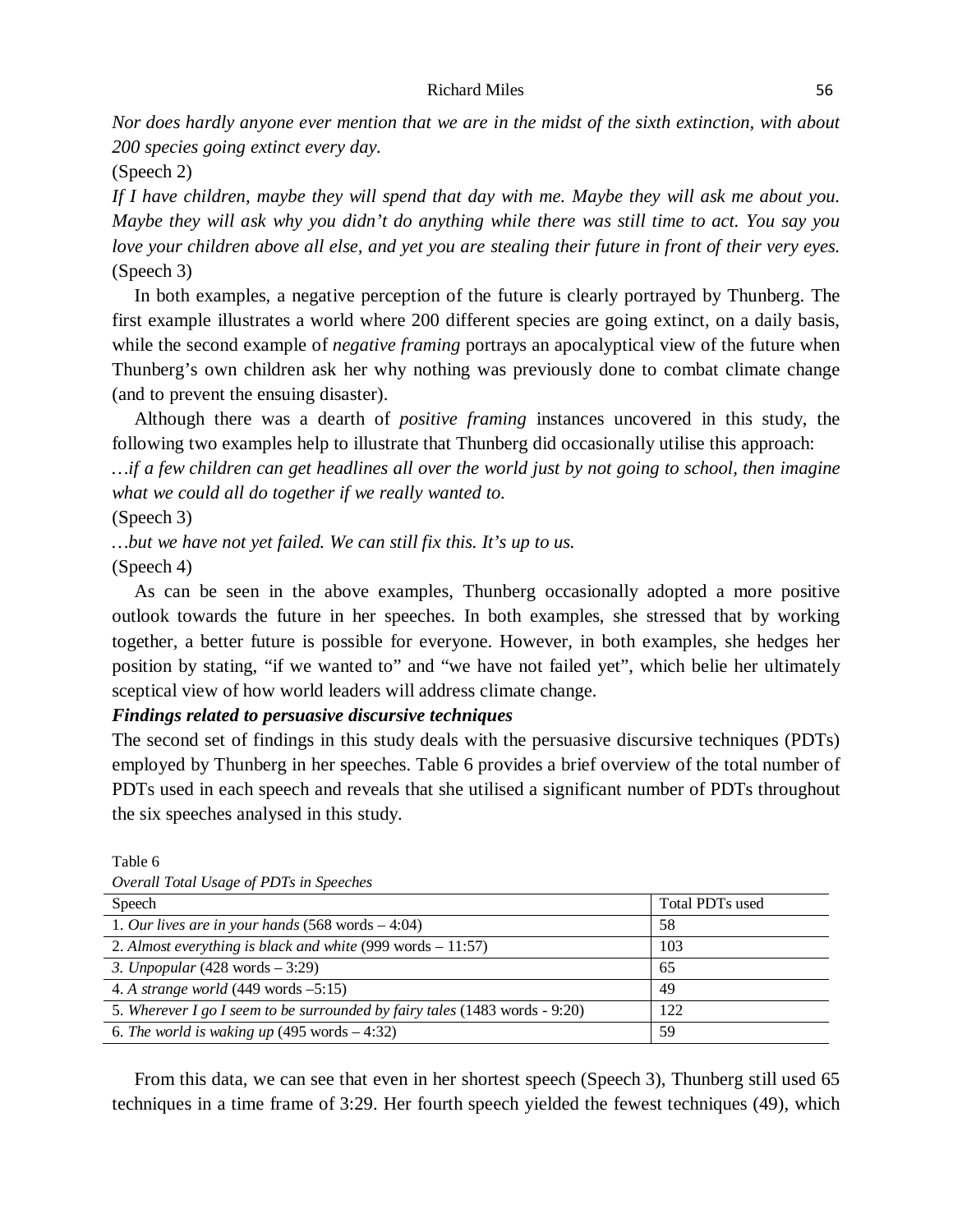still represents almost an average of ten techniques per minute. Her longest speech in terms of words uttered (Speech 5) predictably yielded the highest usage of techniques (122), followed in length and total techniques used by Speech 2.

Further analysis of the data reveals which of the most frequent PDTs Thunberg utilised and in which speeches she used them. Table 7 details the total frequency findings for the PDTs used in the six speeches (indicated by a corresponding number) and the frequency of techniques used per speech.

| Usuge <i>v</i> 1 D <sub>1</sub> s <i>in speeches</i> |             |                |                |          |                |                |                |
|------------------------------------------------------|-------------|----------------|----------------|----------|----------------|----------------|----------------|
| <b>PDT</b>                                           | Total usage |                | $\overline{2}$ | 3        | $\overline{4}$ | 5              | 6              |
| Bookending                                           | 4           | $\theta$       |                | $\Omega$ | $\Omega$       | 3              | $\Omega$       |
| Contrasting                                          | 49          | 4              | 7              | 9        | 10             | 13             | 6              |
| Doubling                                             | 37          |                | 11             | 5        | $\Omega$       | 13             | $\mathcal{I}$  |
| Exclusive language                                   | 82          | 8              | 6              | 18       | 10             | 16             | 24             |
| Inclusive language                                   | 140         | 24             | 28             | 17       | 24             | 36             | 11             |
| Knock-down                                           | 11          | $\overline{2}$ | 5              |          | $\Omega$       | 3              | $\Omega$       |
| Machine-gunning                                      | 15          | 6              | 2              | $\Omega$ |                | $\overline{4}$ | $\overline{2}$ |
| Personalizing                                        | 70          | 6              | 23             | 12       | $\overline{2}$ | 18             | $\mathbf{Q}$   |
| Rhetorical questions                                 | 17          | $\theta$       | 11             | $\Omega$ | $\Omega$       | 6              | $\Omega$       |
| Tripling                                             | 31          | ⇁              | 9              | 3        | $\overline{2}$ | 10             | $\Omega$       |
|                                                      | 456         | 58             | 103            | 65       | 49             | 122            | 59             |

Table 7 *Usage of PDTs in Speeches*

It can be seen that Thunberg employed the ten PDTs examined in this study across the six speeches on a fairly consistent basis. Techniques such as *contrasting*, *doubling*, and *tripling*, which serve an emphasising purpose, were used moderately throughout almost all the speeches. Two random examples of each of these techniques are provided in Table 8 to illustrate Thunberg's exact phrasing.

Table 8

| PDTs: Contrasting, Doubling, and Tripling |                                                                                                  |  |  |
|-------------------------------------------|--------------------------------------------------------------------------------------------------|--|--|
| contrasting                               | "you seem more frightened of the changes that can prevent climate change than the catastrophic   |  |  |
|                                           | climate change itself." - Speech 1                                                               |  |  |
|                                           | "I shouldn't be up here. I should be back in school on the other side of the ocean." – Speech 6  |  |  |
| doubling                                  | "Some people say that I should be in school instead. Some people say that I should study to be a |  |  |
|                                           | climate change scientist." – Speech 2                                                            |  |  |
|                                           | "It tells of unspoken human sufferings, which will get worse and worse" - Speech 5               |  |  |
| tripling                                  | "If people knew" $x3 -$ Speech 1                                                                 |  |  |
|                                           | "We live in a strange world" x3 – Speech 4                                                       |  |  |

The techniques of *doubling* and *tripling* essentially rely on the principle of repetition to increase the impact of what is being said. By repeating phrases such as "some people say", "if people knew", and "we live in a strange world" twice, or three times, Thunberg increases the likelihood that the audience will feel the effect of the message she is attempting to get across.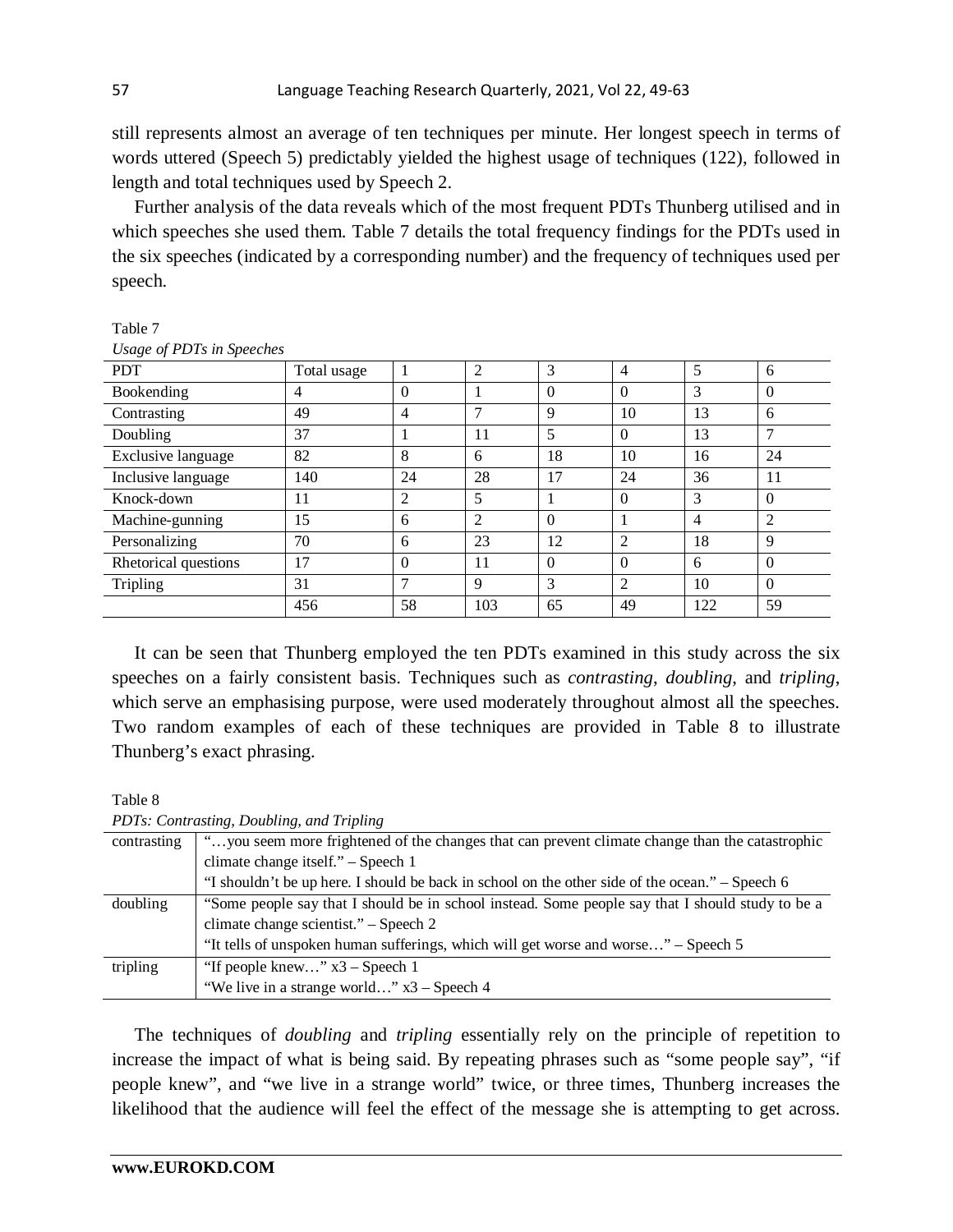The principle of repetition is also at play with the *contrasting* technique. Even though the contrasting positions: "I shouldn't be" and "I should be", are not lexically identical, the pattern is still grounded in the principle of repetition and adds emphasis to Thunberg's position. The constant use of the repetition-based techniques (*contrasting*, *doubling*, and *tripling*) serves to help Thunberg make a more powerful impact on her audience and explains why she used these three techniques in almost every speech.

Other techniques such as *bookending* and *machine-gunning* – while simple to use – are less effective when overused and were therefore used more sparingly throughout Thunberg's speeches. Nevertheless, they serve the same purpose – to amplify her message. Table 9 provides two examples of each of these techniques.

Table 9 *PDTs: Bookending and Machine-Gunning* 

|                 | "an emergency, and not just any emergency" – Speech 5                                |
|-----------------|--------------------------------------------------------------------------------------|
| bookending      | "50 per cent chance of staying below a 1.5 degree Celsius of global temperature rise |
|                 | above pre-industrial levels. 50 per cent chance." – Speech 5                         |
|                 | "To all the newspapers To all of you To all the influencers To all the political     |
|                 | parties To all the politicians To all of you" – Speech 1                             |
| machine-gunning | "Where the people Where politicians Where some people Where everyone can             |
|                 | Where our survival Where a football game Where celebrities" – Speech 4               |
|                 |                                                                                      |

While the *bookending* technique above is simply an emphasising technique, the *machinegunning* technique above serves a secondary purpose: to structure the speech into different points. Each segment of the *machine-gunning* example above is followed by several sentences of text in which Thunberg outlines her ideas and points in further detail before then returning to the next segment of the *machine-gunning* technique.

The more complex techniques explored in this study, such as *knock-downs* and rhetorical questions, were used even more sparingly, and in some cases, not at all, in many of Thunberg's speeches. Table 10 provides a couple of examples of Thunberg utilising these techniques.

| PD18. Knock-aowns and Rhetorical Ouestions |                                                                                        |  |
|--------------------------------------------|----------------------------------------------------------------------------------------|--|
|                                            | "Many people say that Sweden is just a small country, and it doesn't matter what we    |  |
|                                            | do. But I've learned you are never too small to make a difference." – Speech 3         |  |
| knock-downs                                | "The USA is the biggest carbon polluter in history. It is also the world's number one  |  |
|                                            | producer of oil. And yet, you are also the only nation in the world that has signalled |  |
|                                            | your strong intention to leave the Paris Agreement." – Speech 5                        |  |
|                                            | "how can we expect countries like India or Nigeria to care about the climate crisis    |  |
|                                            | if we, who already have everything, don't care even a second about it or our actual    |  |
|                                            | commitments to the Paris Agreement?"                                                   |  |
| rhetorical questions                       | $-$ Speech 2                                                                           |  |
|                                            | "Would any of you step onto a plane if you knew it had more than a 50 per cent         |  |
|                                            | chance of crashing?" $-$ Speech 5                                                      |  |

Table 10 *PDTs: Knock-downs and Rhetorical Questions*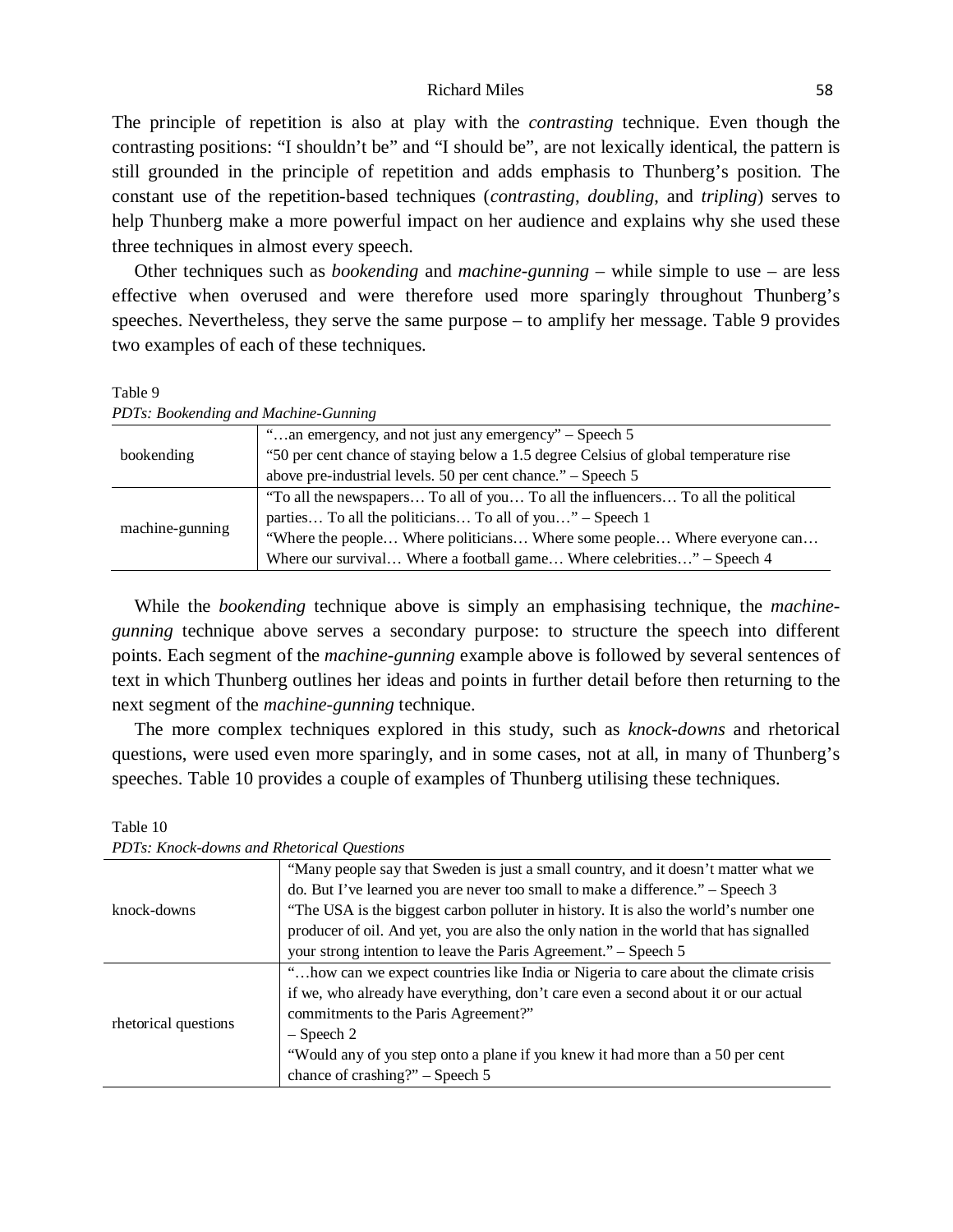The first example of a *knock-down* provided above ("Many people say…") was used by Thunberg – in a modified manner – in the first three speeches analysed in this study. While both *knock-downs* and rhetorical questions have an element of repetition about them, their primary purpose is not to emphasise a point through lexical manipulation but rather to illustrate the hypocrisy and absurdity of the current situation along with the position world leaders are taking. Both techniques are designed to lead members of the audience to further see the status quo as negative and untenable.

The final finding related to the PDTs is that the more subtle and easily used techniques, such as *exclusive language*, *inclusive language*, and *personalising*, were the most prolifically used. In terms of how these three techniques were used, there are a few observations worth highlighting. Firstly, it is interesting to see how Thunberg relied heavily on the use of *inclusive language* in her first speech, in addition to a sprinkling of other techniques. In a sense, she seemed to be trying to build a consensus between her and the audience. However, by the time she delivered her sixth speech (with the now famous line; "How dare you!"), she had transitioned to a decidedly more aggressive and combative tone and was using a great deal more *exclusive language* as she put the focus and emphasis for her desired change squarely on world leaders and members of the audience, and in turn, clearly differentiated her positioning from them.

Perhaps the biggest takeaway from the analysis of Thunberg's use of PDTs, though, is how she intertwined an array of simple techniques to maximise the impact of her point, message, and speech. Very few techniques were used in a stand-alone manner. This is evident in the following example:

*So, a 50 per cent chance – a statistical flip of a coin – will most definitely not be enough. That would be impossible to morally defend. Would anyone of you step onto a plane if you knew it had more than a 50 per cent chance of crashing? More to the point: Would you put your children on that flight? And why is it so important to stay below the 1.5-degree limit?* (Speech 5)

The whole passage above was coded as *negative framing* for the obvious imagery that it induced. There are also three consecutive rhetorical questions to end the passage, which was additionally coded as *tripling*. There are also four instances of *exclusive language* ("you" x3 and "your" x1). The overall impression created by this combination of techniques is a powerful and negative one, which makes Thunberg's overall message clear: 'You' (the leaders of the world) are greatly responsible for doing something to combat climate change, and failure to do so, is impossible to justify.

When Thunberg's choice of PDTs is analysed with Hyland's (2005) *Model of Interpersonal Metadiscourse*, further finding becomes apparent. Firstly, Hyland's model (initially intended for analysing written texts but also applicable for speech texts) differentiates between interactive techniques (structural and organisational) and interactional techniques (attempts to persuade the audience). As seen from the findings above, the ten most utilised techniques in Thunberg's speeches can all be classified as interactional techniques. The techniques were used to emphasise Thunberg's message and to persuade the audience to either agree with her position or to take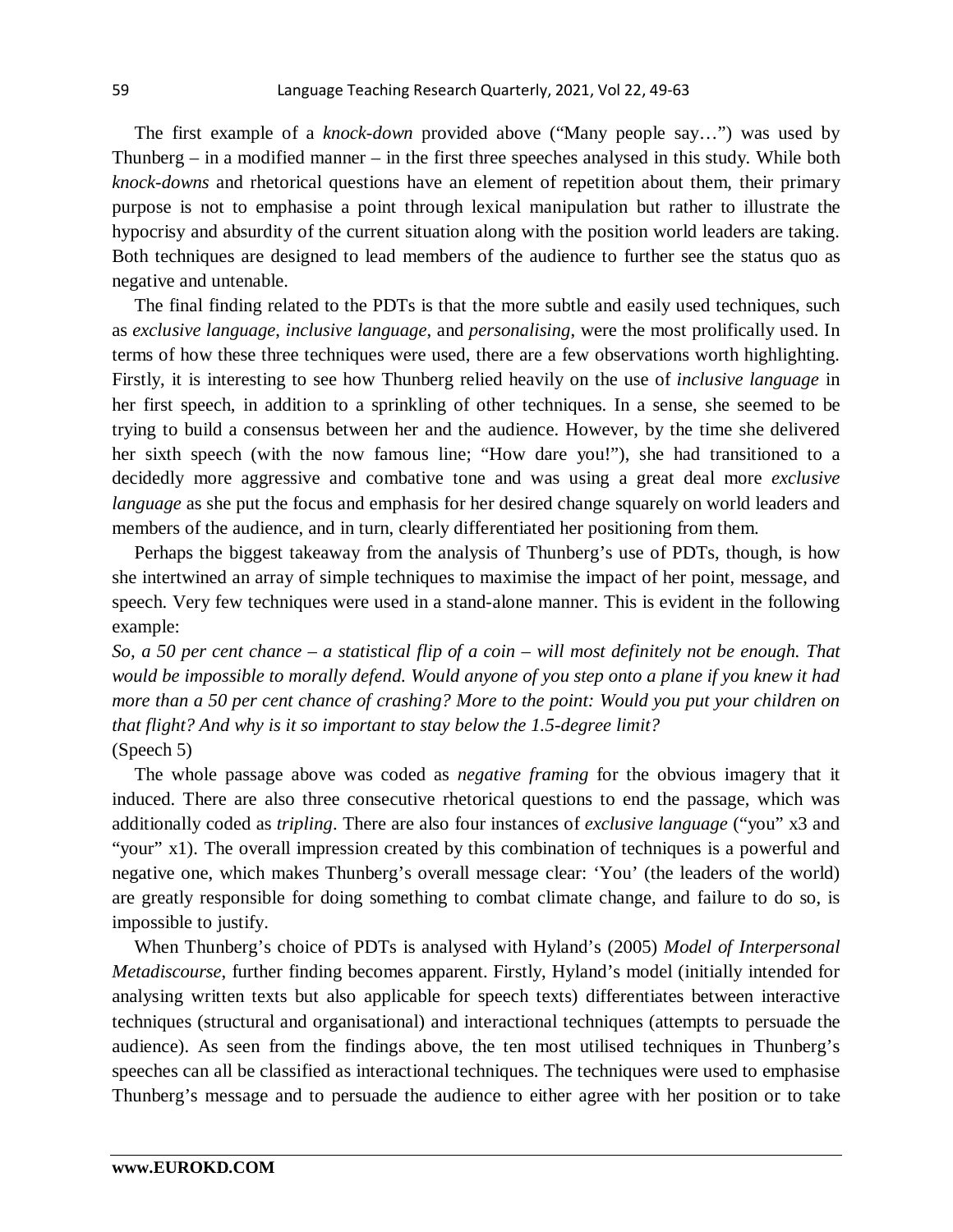action. Conversely, there were few instances of any interactive techniques being used in the six speeches analysed in this study. This is not overtly surprising as public speeches tend to be less structured compared with university language class presentations, which typically feature interactive techniques such as signposting (e.g., "to move on to my second point…").

# **Discussion**

The most obvious implication that can be drawn from these findings pertains to Thunberg's effectiveness as a public speaker. Her meteoric rise to notoriety in such a short time frame indicates that her speeches resonated with a worldwide audience, and her message framing has generated attention from researchers (see Murray, 2020). A lot of this can obviously be attributed to the timely content of her speeches. However, her speeches are also comprised of very simple English, with few if any instances of the technical or specialised terminology frequently employed in more scientific speeches on climate change. This means her speeches are more readily accessible to audiences for whom English is not a first language (such as Japanese university students). It is also quite likely that her use of *inclusive language* and *exclusive language*, as well as frequent *personalising,* served to clearly establish her position in the climate change discussion but also clearly positioned the audience and the world leaders to whom she was addressing her speeches as distinctly separate from her position.

While her use of a range of established rhetorical techniques (PDTs) may have also enhanced Thunberg's reputation as a good speaker, it is still debatable whether or not she succeeded in her ultimate objective of inducing a change in the policies of world leaders. Time will eventually reveal if she contributed to the growing global push by a host of speakers and groups, all lobbying for change. However, it has been shown that carefully worded speeches by Thunberg are likely to influence young people in particular (Skilbeck, 2020).

In terms of implications for the L2 classroom in universities, there are several key points that need to be highlighted here. The first is that for students who are speaking in English (as their L2) and who are worried about their lack of vocabulary, Thunberg's speeches are evidence that simple words can still be utilised in an effective manner to convey a powerful message. Students studying English as a second language often tend to believe that the use of technical terms and more sophisticated lexical choices serve to enhance their presentation and frequently bemoan their inability to do this effectively. However, from analysing Thunberg's speeches, it can be said that her non-usage of such complex and difficult terms is likely one underlying reason for the widespread success of her speeches on the international stage.

Another possible important factor underscoring Thunberg's success as a public speaker is her widespread use of a range of PDTs. While university students studying English as their second language may be unfamiliar with these techniques, they are not difficult to integrate into a presentation. Many of the techniques require just a few words and often work best when the words are simple. These techniques are also mostly limited to spoken English and can reinforce the notion that speeches and presentations should not be based on scripted text adhering to written traditions, which L2 students are frequently guilty of doing.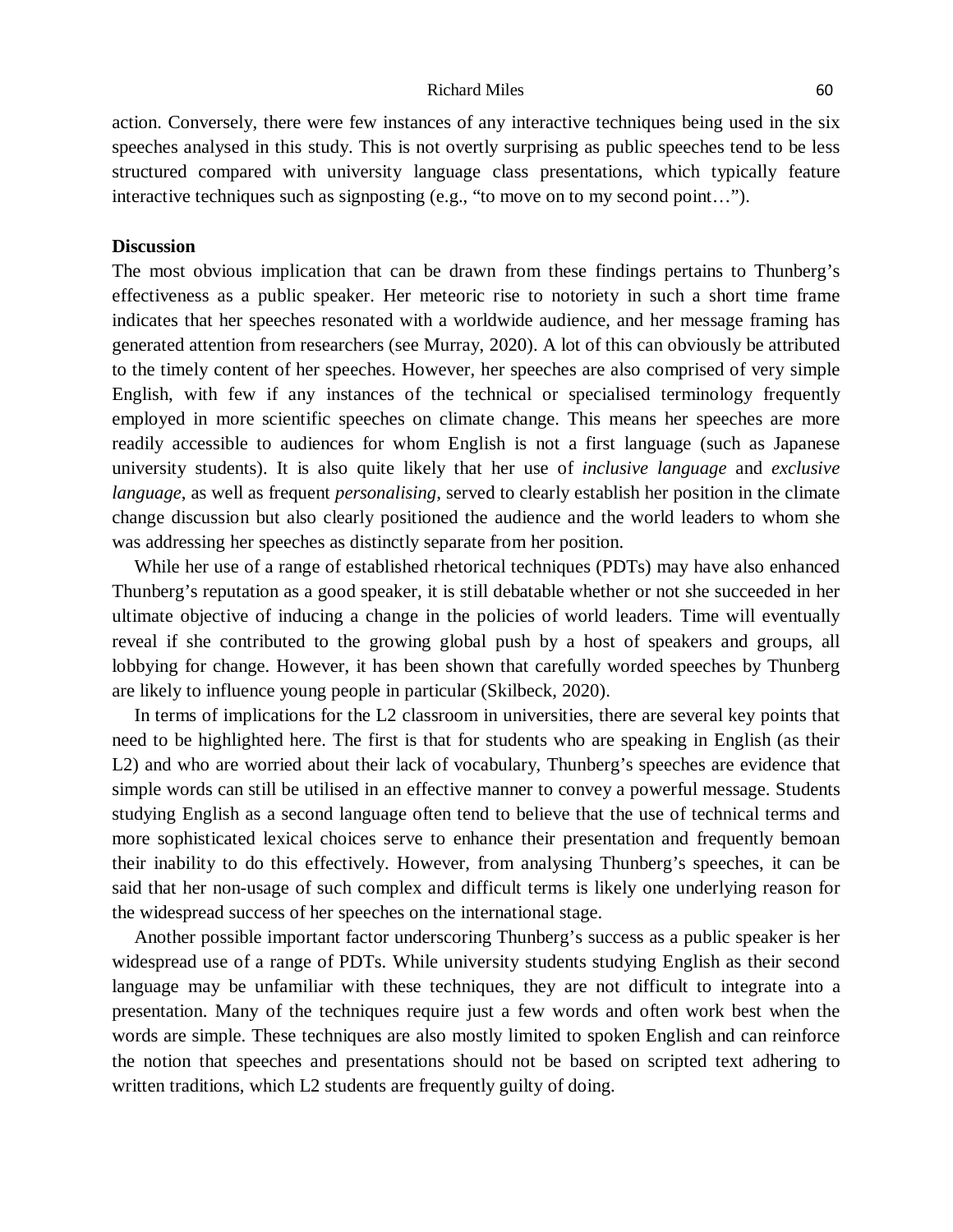Another finding that could help university students preparing for presentations is reflecting on how Thunberg utilised a substantial range of interactional techniques. Students can sometimes focus on interactive techniques to help structure their presentations (e.g., signposting), but tend to be unaware of the importance of also integrating interactional techniques. While interactive techniques ensure clarity, they do not amplify the speaker's message or make the speech/presentation particularly memorable. In the L2 classroom, interactive techniques should be seen as the essential base of language techniques, but interactional techniques should also be taught to students.

One final PDT-related finding with implications for instructors of presentation skills classes is that the simplest techniques to use (*exclusive language*, *inclusive language*, and *personalising*) is perhaps is the most important. As Adystianto, Jayantini, and Suastini (2020) showed, Thunberg relies heavily on these techniques to strengthen her message. Even beginner-level students can use these simple pronouns to emphasise their position in an argument and to either align or differentiate their position with that of the audience and the relevant parties being discussed in their presentations.

Finally, the message framing approach one adopts is another important aspect of delivering a presentation. This study cannot advocate either a *positive framing* or *negative framing* approach to presenting as each presentation is very much context dependant and such findings are beyond the scope of this paper. However, simply being aware of the option and considering which approach to adopt may assist speakers.

The next objective of this ongoing project is simple: Can a group of Japanese university students presenting in English (L2) utilise the techniques highlighted in this study on Greta Thunberg effectively in appropriate contexts, both in the university language classroom and outside of the university language classroom? Analysing how students employ certain techniques and which techniques they employ will determine whether Thunberg's speeches (and other established speakers on the world stage) can serve as a model for teaching university students the art of public speaking.

Lastly, there are a few limitations to this study that need to be noted here. Firstly, the limited scope of inquiry (only six speeches were analysed, all delivered by the same speaker) necessitates further research to more accurately determine how (or if) Thunberg continues to use the techniques highlighted in this paper, in other speeches. Furthermore, continued research into how other speakers use these techniques would also lead to obtaining a more generalisable set of data.

## **Conclusion**

This study analysed six speeches delivered by Swedish climate-change activist Greta Thunberg. The initial purpose of the study was to ascertain the message framing approach adopted by Thunberg, which PDTs she utilised to amplify her message, and whether or not the techniques could be classified as interactional or interactive. Findings indicate that Thunberg employed an almost exclusively *negative framing* approach in her speeches and that these speeches were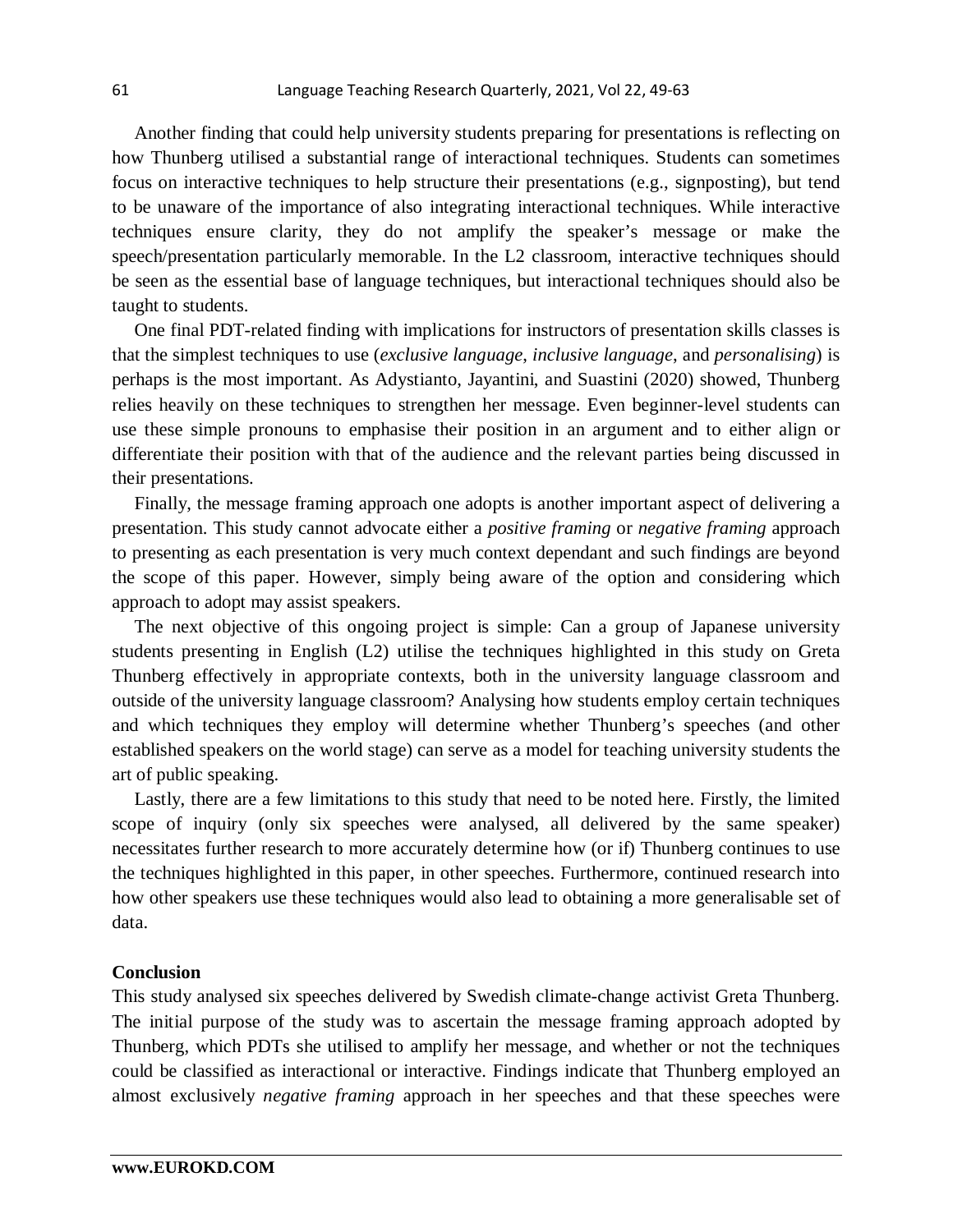punctuated with a range of PDTs (interactional techniques) designed to emphasise and clarify her positioning in the climate change debate in relation to the positioning of the audience and world leaders. The implications drawn from this study are that these techniques and the simple language used by Thunberg to express an opinion on a complex topic could easily be incorporated into presentations by university students in the L2 classroom.

#### **References**

- Adystiano, M.P., Jayantini, I.G.A.S.R., & Suastini, N.W. (2020). Analysis of interpersonal function in Greta Thunberg speech. *Journal of Language and Applied Linguistics, 1*(2), 104-113. <https://dx.doi.org/10.22334/traverse.v1i2>
- Akl, E. A., Oxman, A. D., Herrin, J., Vist, G. E., Terrenato, I., Sperati, F., Costiniuk, C. Blank, D., & Schunemann, H. (2011). Framing of health in formation messages. *Cochrane Database of Systematic Reviews, 12*. <https://doi.org/10.1002/14651858.CD006777.pub2>
- Anderson, C. (2017). *TED talks: The official TED guide to public speaking.* London, UK: Nicholas Brealey Publishing.
- Atkinson, J. M. (2004). *Lend me your Ear: Lend me your ears: All you need to know about making speeches and presentations*. Oxford, UK: Oxford University Press.
- Bertolotti, M., & Catellani, P. (2014). Effects of message framing in policy communication on climate change. *European Journal of Social Psychology, 44*(5), 474-486. <https://doi.org/10.1002/ejsp.2033>
- Bolsen, T., & Shapiro, M. A. (2017). Strategic framing and persuasive messaging to influence climate change perceptions and decisions. In *Oxford research encyclopedia of climate science,* 1-25. <https://doi.org/10.1093/acrefore/9780190228620.013.385>
- Cesario, J., Corker, K. S., & Jelinek, S. (2013). A self-regulatory framework for message framing. *Journal of Experimental Social Psychology, 49(2),* 238-249. <https://doi.org/10.1016/j.jesp.2012.10.014>
- Collins, P. (2012). *The Art of Speeches and Presentations: The secrets of making people remember what you say*. Chichester, England: John Wiley &Sons, LTD., Publications.
- Davis, J. J. (1995). The effects of message framing on response to environmental communication. *Journalism & Mass Communication Quarterly, 72*(2), 285-299. [https://doi.org/10.1177/107769909507200203](https://doi.org/10.1177%2F107769909507200203)
- Dechun, W., & Chen, C. (2001). *Modern rhetoric*. Shanghai, China: Shanghai Foreign Language Center.
- Donovan, J. (2014). *How to deliver a TED talk.* New York, NY: McGraw-Hill Education.
- Druckman, J. N. (2001). The implications of framing effects for citizens. *Political Behavior, 23*(3), 225-256. https://doi.org/10.1023/A:1015006907312
- Gifford, R., & Comeau, L. A. (2011). Message framing influences perceived climate change competence, engagement, and behavioral intentions. *Global Environmental Change, 21*(4), 1301-1307. <https://doi.org/10.1016/j.gloenvcha.2011.06.004>
- Hyland, K. (2005). *Metadiscourse: Exploring Interaction in Writing*. London, UK: Continuum.
- Jamieson, K. H. (1996). *Packaging the presidency: A history and criticism of presidential campaign advertising.*  Oxford, UK: Oxford University Press.
- Li, F., Ren, J., & Zhang, Y. (2016). Analysis of the rhetorical devices in Obama's public speeches. *International Journal of Language and Linguistics, 4*(4), 141-146.
- Lucas, S. (2015). *The art of public speaking (12th ed.).* New York, NY: McGraw-Hill.
- Maslin, M. (2014). *Climate change: A very short introduction*. Oxford, UK: Oxford University Press.
- Miles, R. (2018). A systematic approach to oral presentation assessment. *Between the Keys, 25*(2), 17-23. https://materialswriters.org/betweenthekeys/25\_2.pdf
- Miles, R. (2020a). Exploring persuasive techniques used by Japanese university students in English oral presentations. *PhD Thesis, Macquarie University,* 372.
- Miles, R. (2020b). Front-loading and back-loading arguments in English oral presentations. *Academia: Journal of the Nanzan Academic Society, 107,* 275-285. [https://researchmap.jp/RMiles/published\\_papers/10797758/attachment\\_file.pdf](https://researchmap.jp/RMiles/published_papers/10797758/attachment_file.pdf)
- Murray, S. (2020). Framing a climate crisis: A descriptive framing analysis of how Greta Thunberg inspired the masses to take to the streets. *PhD Thesis, Uppsala University*, 38. <http://urn.kb.se/resolve?urn=urn:nbn:se:uu:diva-402643>